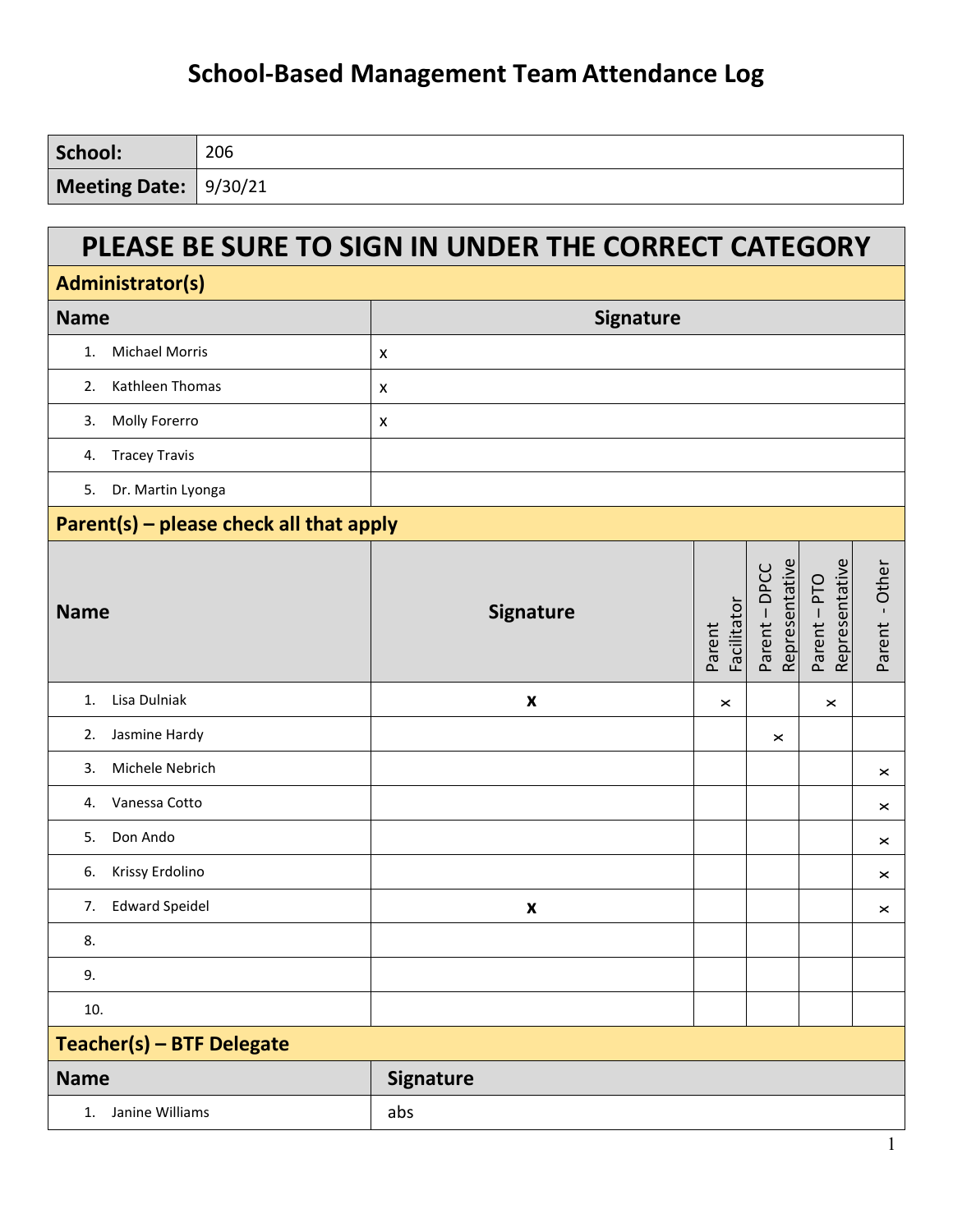| 2.                                    |                    |  |
|---------------------------------------|--------------------|--|
| 3.                                    |                    |  |
| Teacher(s)                            |                    |  |
| <b>Name</b>                           | <b>Signature</b>   |  |
| Paul McPartland<br>1.                 | $\pmb{\mathsf{x}}$ |  |
| Jackie Nigrelli<br>2.                 | $\pmb{\times}$     |  |
| Alyssa Blossom<br>3.                  | $\pmb{\mathsf{X}}$ |  |
| Chrissy Hall<br>4.                    | ABS                |  |
| Robin Merrill<br>5.                   | X                  |  |
| Molly Lynch<br>6.                     | X                  |  |
| 7.<br>Laura Boland                    |                    |  |
| <b>Sterling South</b><br>8.           | $\pmb{\times}$     |  |
| Nikki Dovi<br>9.                      | X                  |  |
| 10. Amber Nigro                       |                    |  |
| 11. Heather Maeder                    | $\pmb{\mathsf{X}}$ |  |
| 12. Kathleen Marren                   |                    |  |
| <b>Teacher Aide/Assistant(s)</b>      |                    |  |
| <b>Name</b>                           | <b>Signature</b>   |  |
| Carmen Ortiz<br>1.                    | X                  |  |
| 2.                                    |                    |  |
| 3.                                    |                    |  |
| Student(s)                            |                    |  |
| <b>Name</b>                           | <b>Signature</b>   |  |
| 1.                                    |                    |  |
| 2.                                    |                    |  |
| <b>Community Member(s) - optional</b> |                    |  |
| <b>Name</b>                           | <b>Signature</b>   |  |
| Hannah Larson- Best Self<br>1.        |                    |  |
| Michelle Summar- Best Self<br>2.      | $\pmb{\mathsf{x}}$ |  |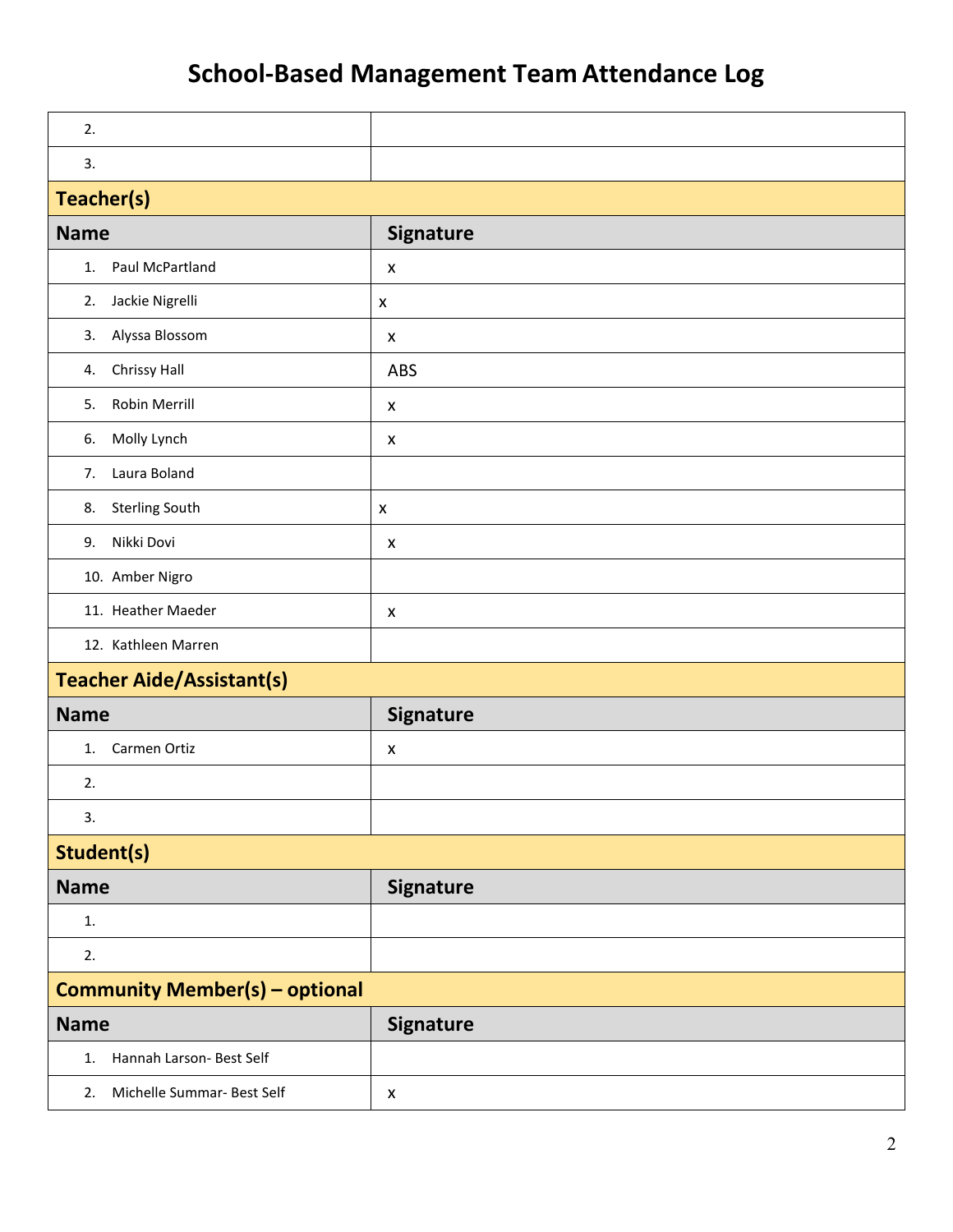| 3. April Strommer - Say Yes   | X |
|-------------------------------|---|
| 4. Lou Petrucci- Board Member |   |
| 5.                            |   |
| 6.                            |   |
|                               |   |
| 8.                            |   |

| <b>Meeting: SBMT/ CET</b>        |                                           |                                                 |                                 | <b>Key Roles</b>          |                                                                                                                                                                                                                                                                                                                                                            |
|----------------------------------|-------------------------------------------|-------------------------------------------------|---------------------------------|---------------------------|------------------------------------------------------------------------------------------------------------------------------------------------------------------------------------------------------------------------------------------------------------------------------------------------------------------------------------------------------------|
| Date: 09/30/21                   |                                           | <b>Meeting Facilitator: Thomas</b>              |                                 |                           | Timekeeper: K. Thomas                                                                                                                                                                                                                                                                                                                                      |
| Location: Virtual- Zoom platform |                                           |                                                 |                                 |                           |                                                                                                                                                                                                                                                                                                                                                            |
| Start Time: 1:00                 |                                           | Minute Taker: K. Thomas                         |                                 |                           |                                                                                                                                                                                                                                                                                                                                                            |
|                                  | Meeting Purpose: Updates/ Decision Making |                                                 |                                 |                           | https://zoom.us/j/91760540376?pwd=ZUNpVDZxOHVNSlNhTl                                                                                                                                                                                                                                                                                                       |
|                                  | including Title I parent meeting and      | hkTEZaVkpvZz09                                  |                                 |                           |                                                                                                                                                                                                                                                                                                                                                            |
| engagement budget                |                                           |                                                 |                                 |                           |                                                                                                                                                                                                                                                                                                                                                            |
| <b>Time</b>                      | <b>Topic</b>                              | <b>Purpose</b>                                  | <b>Discussi</b><br>on<br>Leader |                           | <b>Notes</b>                                                                                                                                                                                                                                                                                                                                               |
| 1:00                             | Housekeeping/Welcome<br><b>Back</b>       | Information<br>Sharing                          | <b>Morris</b>                   | <b>Dulniak</b>            | <b>New Community School</b><br>Navigator- April- begins today<br>(split with us and Southside)<br>New Counselor- Heather Maeder<br>Parent Liaison - continuing- Lisa<br>DPCC- Jasmine Hardy continuing<br>Last Thursday of each<br>month                                                                                                                   |
| 1:10                             | Review of previous<br>meeting             | Decision<br>Making-<br>Accept<br><b>Minutes</b> | <b>Morris</b>                   | 2 <sup>nd</sup> - Merrill | Motion to approve- South                                                                                                                                                                                                                                                                                                                                   |
| 1:15                             | <b>COVID Updates</b>                      | Information<br>Sharing                          | <b>Morris</b>                   | $\bullet$                 | District/School Protocols-<br>collective safety- positive case<br>letters are sent the day we<br>have confirmation, close<br>contacts are called by admin<br>(averaging 3 per each positive<br>case- all related to lunch),<br>positive case letters, mask<br>wearing, letters to staff for<br>approved concurrent, posted<br>on the DNA under medical for |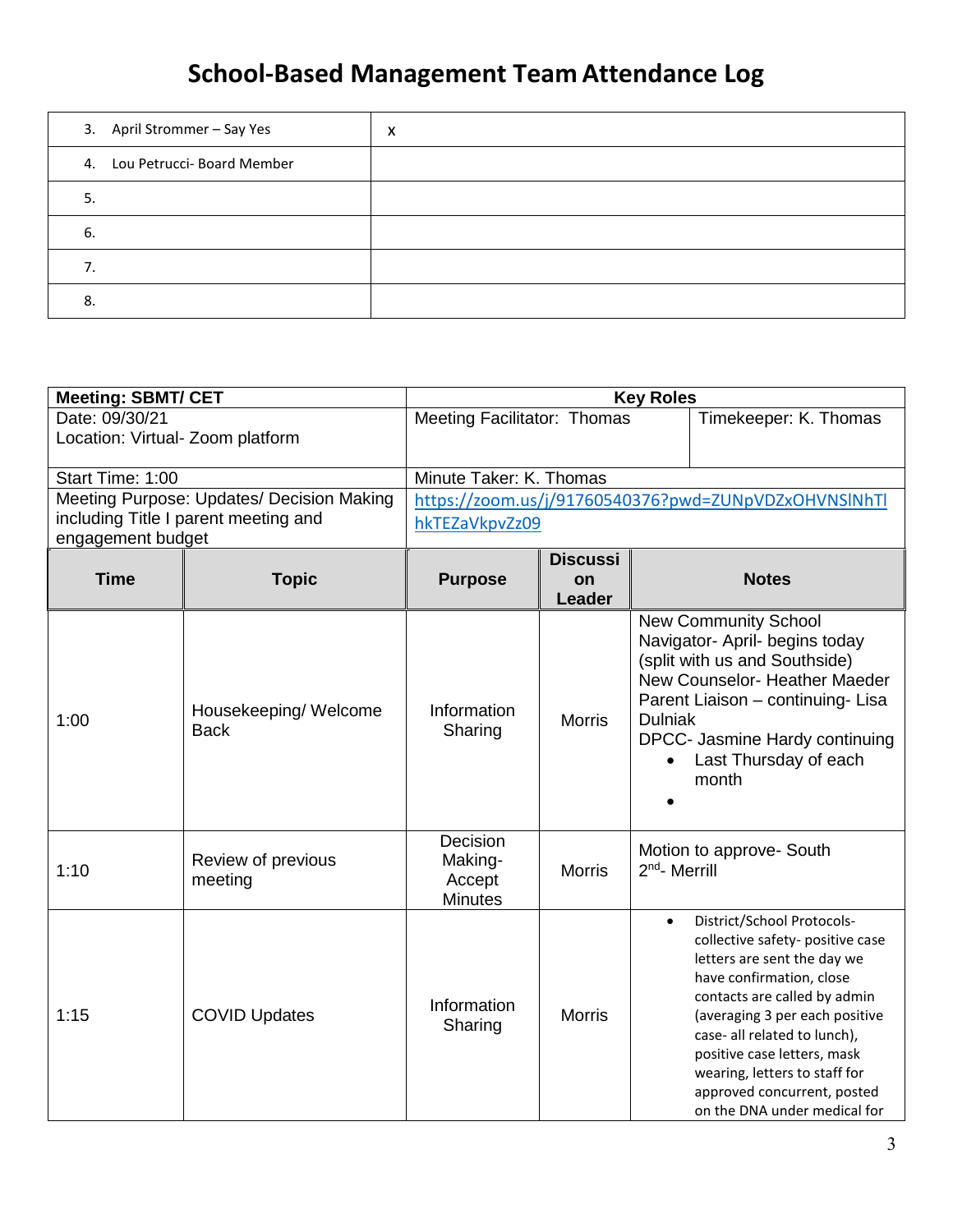|  |  |           | teachers-internal updating                            |
|--|--|-----------|-------------------------------------------------------|
|  |  |           | regularly for medical                                 |
|  |  |           |                                                       |
|  |  |           | exemptions (inc COVID,                                |
|  |  |           | symptoms, and contacts)-                              |
|  |  |           | Portal has updated COVID                              |
|  |  |           | cases per school                                      |
|  |  |           |                                                       |
|  |  | $\bullet$ | Parent Contacts-concerns from                         |
|  |  |           | Parents regarding school                              |
|  |  |           | messenger letters- we are                             |
|  |  |           | following protocols- in most                          |
|  |  |           | cases, the student has already                        |
|  |  |           |                                                       |
|  |  |           | been out sick prior to testing                        |
|  |  |           | positive, nurse's office has                          |
|  |  |           | been busy-students do not                             |
|  |  |           | return without proof of                               |
|  |  |           | negative                                              |
|  |  |           |                                                       |
|  |  |           | Building Safety- cleaning is                          |
|  |  |           | conducted as soon as student                          |
|  |  |           | with symptoms leave the                               |
|  |  |           | building                                              |
|  |  | $\bullet$ | Questions? - How many out                             |
|  |  |           |                                                       |
|  |  |           | per day- no more than 2                               |
|  |  |           | positive cases on any given day,                      |
|  |  |           | monitoring with NP and                                |
|  |  |           | ECDOH- yesterday 7 students                           |
|  |  |           | were out with COVID related                           |
|  |  |           |                                                       |
|  |  |           | approved concurrent                                   |
|  |  |           | instruction                                           |
|  |  | $\bullet$ | Senior updates- working with                          |
|  |  |           | seniors and disappointment                            |
|  |  |           | with some activities that may                         |
|  |  |           | be restricted due to COVID                            |
|  |  |           |                                                       |
|  |  |           | protocols- we are working with                        |
|  |  |           | the District                                          |
|  |  | $\bullet$ | No Homecoming Dance due to                            |
|  |  |           | COVID restrictions this year                          |
|  |  |           |                                                       |
|  |  |           | Class pics this week- Senior pics                     |
|  |  |           | are in Nov.                                           |
|  |  |           | 9 <sup>th</sup> /10 <sup>th</sup> - more challenging- |
|  |  |           | didn't have full junior high                          |
|  |  |           | experience and opportunity to                         |
|  |  |           |                                                       |
|  |  |           | transition to high school years-                      |
|  |  |           | more of a struggle- we are                            |
|  |  |           | working on timeliness- need                           |
|  |  |           | modeling-whole faculty effort                         |
|  |  | $\bullet$ | AP- increased numbers- looking                        |
|  |  |           |                                                       |
|  |  |           | to continue adding to our                             |
|  |  |           | courses                                               |
|  |  | $\bullet$ | Be Solar- 9/10 staying                                |
|  |  |           | consistent with enrollment                            |
|  |  |           | numbers-students this                                 |
|  |  |           |                                                       |
|  |  |           | summer worked with Tesla-                             |
|  |  |           | continuing on to ECC full time                        |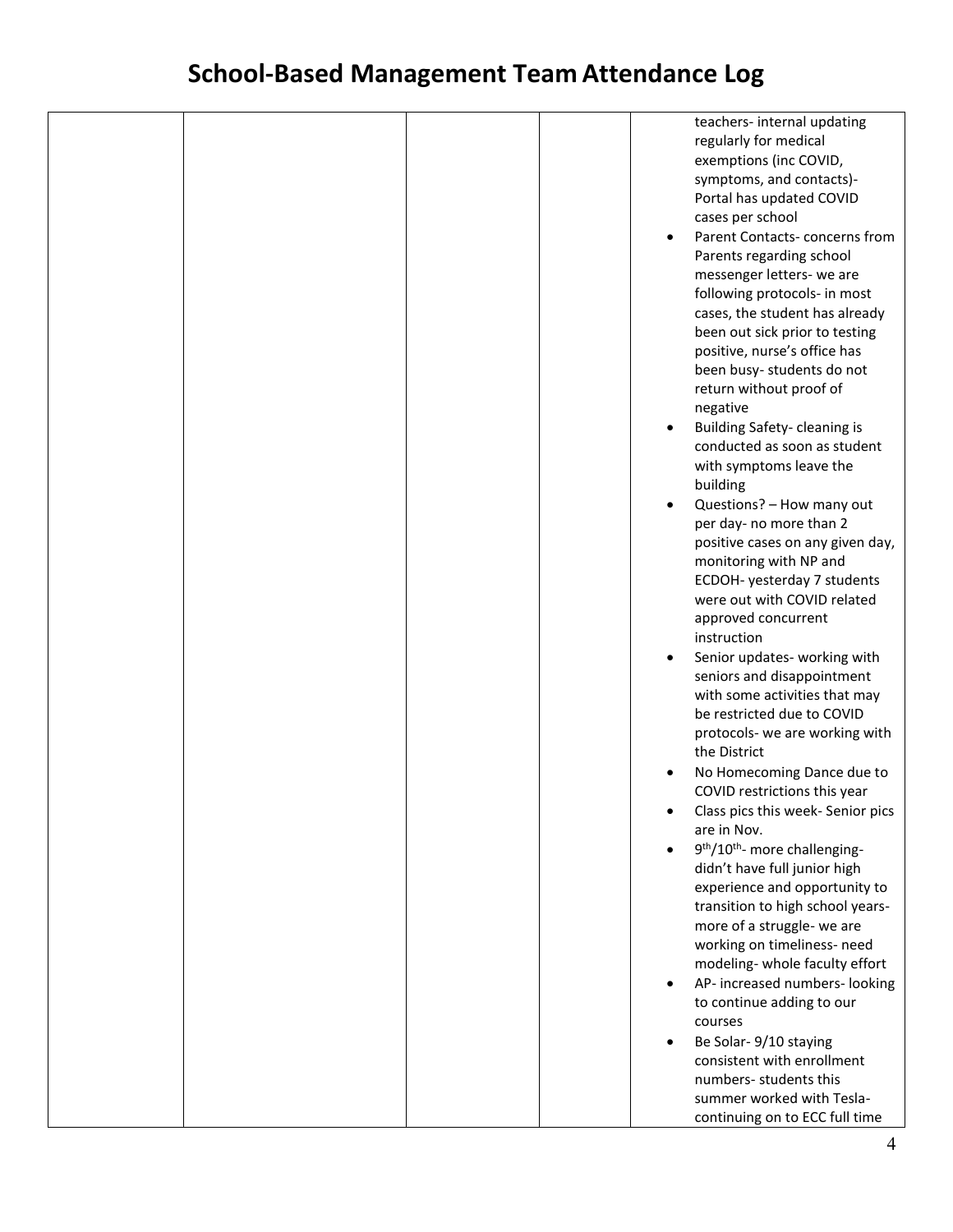|      |                        |                                    |        | in 5 <sup>th</sup> year (still show on our<br>rolls due to the format of the<br>program)<br>Parent meetings regarding<br>$\bullet$<br>reopening-inconsistent<br>attendance-there will be<br>additional dates put out there<br>in the upcoming month or so                                                                                                                                                                                                                                                                                                                                                                                                                                                                                                                                                                                                                                                                                                                                                                                                                                                                                                                                                                                              |
|------|------------------------|------------------------------------|--------|--------------------------------------------------------------------------------------------------------------------------------------------------------------------------------------------------------------------------------------------------------------------------------------------------------------------------------------------------------------------------------------------------------------------------------------------------------------------------------------------------------------------------------------------------------------------------------------------------------------------------------------------------------------------------------------------------------------------------------------------------------------------------------------------------------------------------------------------------------------------------------------------------------------------------------------------------------------------------------------------------------------------------------------------------------------------------------------------------------------------------------------------------------------------------------------------------------------------------------------------------------|
| 1:30 | <b>Partner Updates</b> | Information<br>Sharing/<br>Updates | Varies | Clinical- looking to<br>$\bullet$<br>increase tier 1 supports-<br>utilizing the RFA<br>electronically- also<br>working on getting<br>updated contact info due<br>to lapse in in person time<br>Social work intern- Miss<br>$\bullet$<br>Kayla- will be working on<br>establishing a case load in<br>the upcoming weeks<br>Pantry is moving forward<br>Pride Alliance after school<br>Counselors- meeting with<br>students, schedules,<br>transcripts- credits, senior<br>credit reviews are due by<br>Nov <sub>1</sub><br>October 13- PSAT<br>$\bullet$<br><b>College Access Specialist</b><br>meetings are being set up<br><b>SADD and Connect Life</b><br>$\bullet$<br>are up and Running-<br>larger number of students<br>joining and looking to be<br>involved, Spirit Week will<br>be at the end of October-<br>Pink Fundraiser- every<br>Wednesday- bake sale in<br>the lunch room- on<br>Wednesdays we wear<br>pink for Pinktober and<br><b>Breast Cancer</b><br>Awareness- bring about<br>greater awareness<br>including impact on men-<br>monthly bulletin board for<br>various health awareness<br>issues to expand horizons<br><b>Character Counts is</b><br>moving forward- bulletin<br>board and information<br>sharing is moving forward |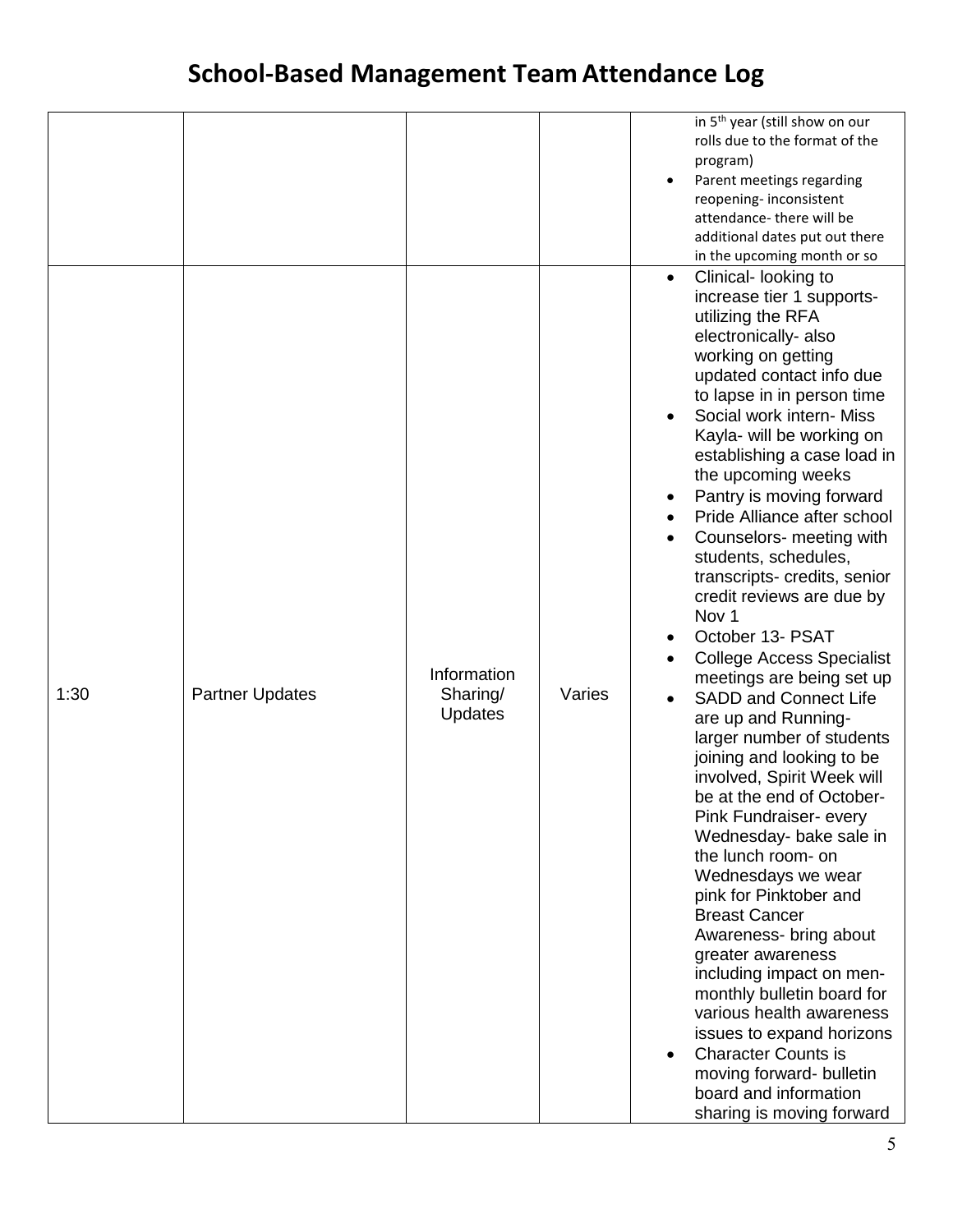|      |            |                               |                | Academically-the first<br>$\bullet$<br>three weeks has included<br>a lot of data collecting to<br>determine students'<br>current levels of<br>understanding, social<br>emotional health, etc to<br>determine pacing and day<br>to day planning<br>ELT- on hold right now-<br>$\bullet$<br>working to identify<br>students for lunch groups,<br>Hannah is being trained in<br>teen mental health first<br>aid- will turn key to<br>students<br>Questions- How many with IEPs<br>and 504s? approx. 200/30                                                                                                                                                                                                                                                                                           |
|------|------------|-------------------------------|----------------|---------------------------------------------------------------------------------------------------------------------------------------------------------------------------------------------------------------------------------------------------------------------------------------------------------------------------------------------------------------------------------------------------------------------------------------------------------------------------------------------------------------------------------------------------------------------------------------------------------------------------------------------------------------------------------------------------------------------------------------------------------------------------------------------------|
| 1:45 | <b>PTO</b> | Information<br>sharing/update | <b>Dulniak</b> | Moving forward- meetings<br>$\bullet$<br>will be first Tuesday of<br>each month<br>Title I Planning has begun<br>$\bullet$<br>(budget, compact<br>narrative, etc.)<br>next meeting voting for<br>$\bullet$<br>positions on the PTO and<br>finalizing Title I<br>documents for submission<br>Continuing relationship<br>with EPIC- brought in<br>interesting conversations<br>and looking to expand<br>parent attendance<br>Looking to increase<br>$\bullet$<br>fundraising now that we<br>have more options<br>available<br>Questions- How do we share info<br>from these meetings? - we've<br>been able to add our IT coach<br>and Sterling to update our<br>website, there have been some<br>limitations due to hacking etc., we<br>will have info on the SPHS<br>website- Social Media site as |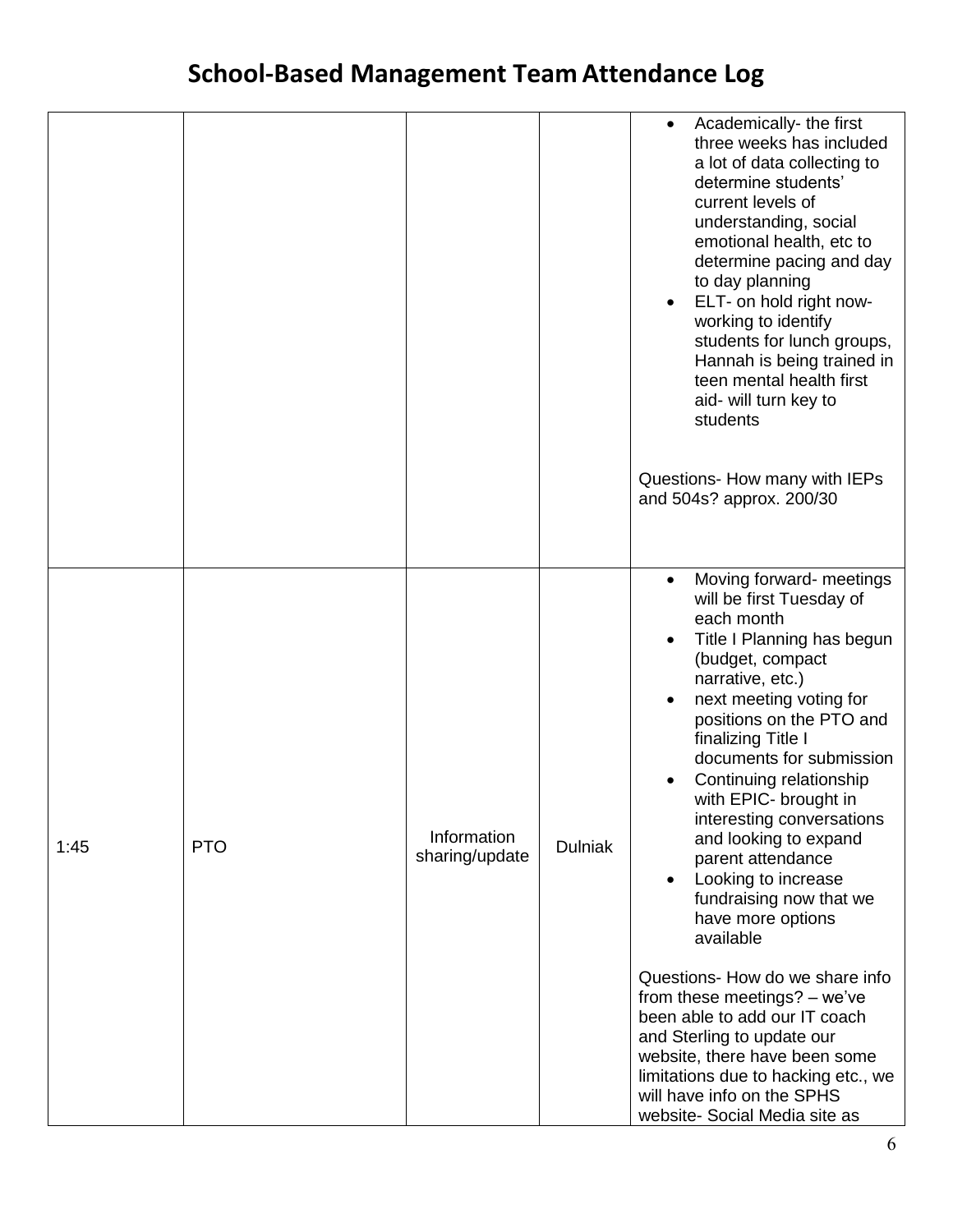|      |                          |                        |        | well- we have a few<br>How can we incorporate students<br>attending virtually? Students can<br>participate virtually in activities as<br>well- returning to the use of<br>schoology for information<br>sharing- most of our students are<br>in person- we will also add a<br>virtual component to ELT and CS<br>Newsletter for parents who aren't<br>technologically engaged? We can<br>put a survey out there to see how<br>parents want to be connected-<br>post to website; we also use<br>connect ed but parents ignore<br>these sometimes due to the<br>number of memos received<br>Suggestion that one AP and each<br>dept. head to send a letter to<br>parents- Kruger currently works<br>on a newsletter monthly with me;<br>Dybalski has the school paper;<br>we've also considered a "news"<br>broadcast" with Sterling<br>SPHS Instagram? - highlight<br>what we are doing with link to<br>school site, paper, etc.<br>What do you suggest as a parent-<br>how can we recruit other<br>parents? - School has to facilitate<br>the meeting of parents $-$ at<br>meetings- introduce each other<br>and what we do for the<br>community<br>You can join PTO as well<br>Requires media release from<br>parents |
|------|--------------------------|------------------------|--------|-----------------------------------------------------------------------------------------------------------------------------------------------------------------------------------------------------------------------------------------------------------------------------------------------------------------------------------------------------------------------------------------------------------------------------------------------------------------------------------------------------------------------------------------------------------------------------------------------------------------------------------------------------------------------------------------------------------------------------------------------------------------------------------------------------------------------------------------------------------------------------------------------------------------------------------------------------------------------------------------------------------------------------------------------------------------------------------------------------------------------------------------------------------------------------------------------------------------------|
| 2:00 | <b>Community Schools</b> | Information<br>Sharing | Thomas | October 2- Katie read agenda to<br>the team- will email- it has been<br>shared to the SPHS staff already-<br>sent flyers to local elementary<br>schools<br>Increasing our evening offerings-<br>horticulture, personal training, 3<br>art programs. Parent only                                                                                                                                                                                                                                                                                                                                                                                                                                                                                                                                                                                                                                                                                                                                                                                                                                                                                                                                                       |